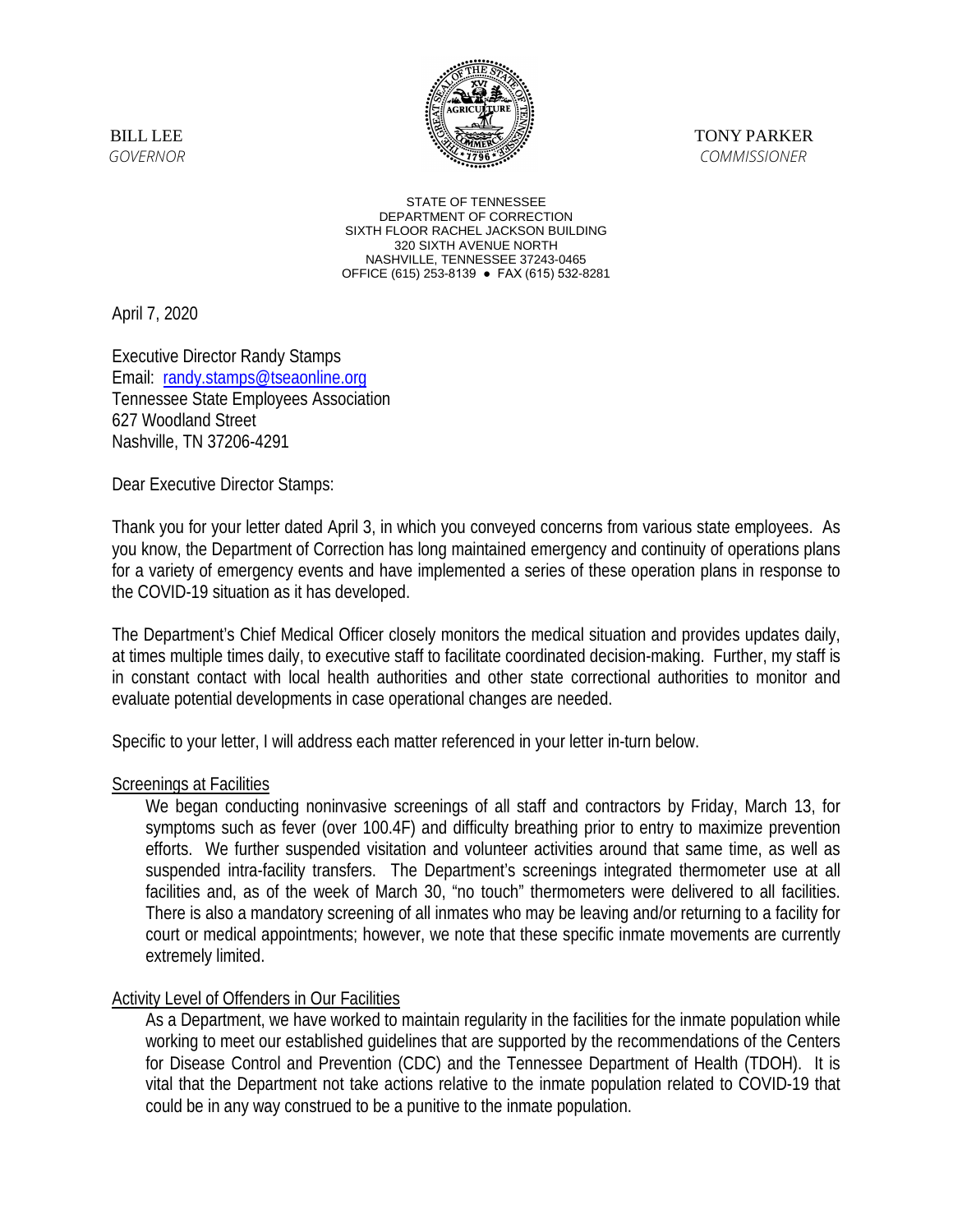Executive Director Randy Stamps  $\mathfrak{D}$ April 7, 2020

> We have committed to continuing prison education programs and inmate programming and those programs operate on modified scheduling to encourage social distancing practices. The reasons for this are that without inmate programming, it creates a scenario in which large numbers of inmates are idle. This would likely require at least partial lock-down situations in the prisons. Lock-downs for nonsecurity related matters are never ideal, and it places a significant burden on security staff–which we know have been challenged with vacancies long before the current COVID-19 situation.

## Use and Availability of Masks at all Facilities

It is no secret that masks and other personal protective equipment (PPE) are in extremely high demand nationwide. However, we have been working to ensure staff have materials needed to be safe and effective in furtherance of their duties. We are actively engaged in procuring reusable, washable masks for wide-scale deployment to our staff and inmates alike and hope to be able to deploy those on a facility-by-facility basis this week.

# Cleaning and Soap Availability

According to CDC guidance, washing hands with regular soap and water, for at least 20 seconds, is effective in disrupting the virus. The reason soap is so effective against viruses generally is that it tears the virus apart when coupled with normal hand washing actions. COVID-19, which is a coronavirus, is held together by a fatty shell, a lipid membrane. Soap, by its molecular nature, strips that protective fatty layer away from the virus.

Since COVID-19 is a virus, antibacterial hand soap will not provide any additional prevention against COVID-19. Further, there is a litany of research available on the CDC's website that suggests that there is no added health benefit for consumers using soaps containing antibacterial ingredients compared with using plain soap.

## Probation/Parole Drug Testing Frequency

As we discussed, Community Supervision staff is operating under modified protocols designed to limit personal contact with probationers and parolees, with the majority of staff working in an alternative workplace solution most of the time. Drug screens for probationers and parolees have been reduced primarily to those required by Intake, when personal contact with an offender is also required to obtain fingerprints and a DNA sample. We also continue to conduct certain other drug screens such as those required by court orders and Board of Parole mandates. Officers are wearing gloves and a mask when conducting drug screens, collecting DNA, and obtaining fingerprints. We are engaging in ongoing review of procedures for all processes, including drug screens, to determine how we can most effectively balance our public safety mission with the health and welfare of staff and offenders.

## "Essential duties" and "Essential workers"

Because of the critical nature of TDOC's mission and the vital role all employees play in our continuity of operations, every employee is considered essential staff and performing job duties that are essential to the mission. Essential staff have been informed that they should use their best judgment and avoid the workplace, if they are symptomatic. Employees who are in a high-risk category, as defined by the CDC, may seek an accommodation to work remotely or take leave, depending on their job responsibilities. Since this situation began, TDOC has worked to reduce the number of employees